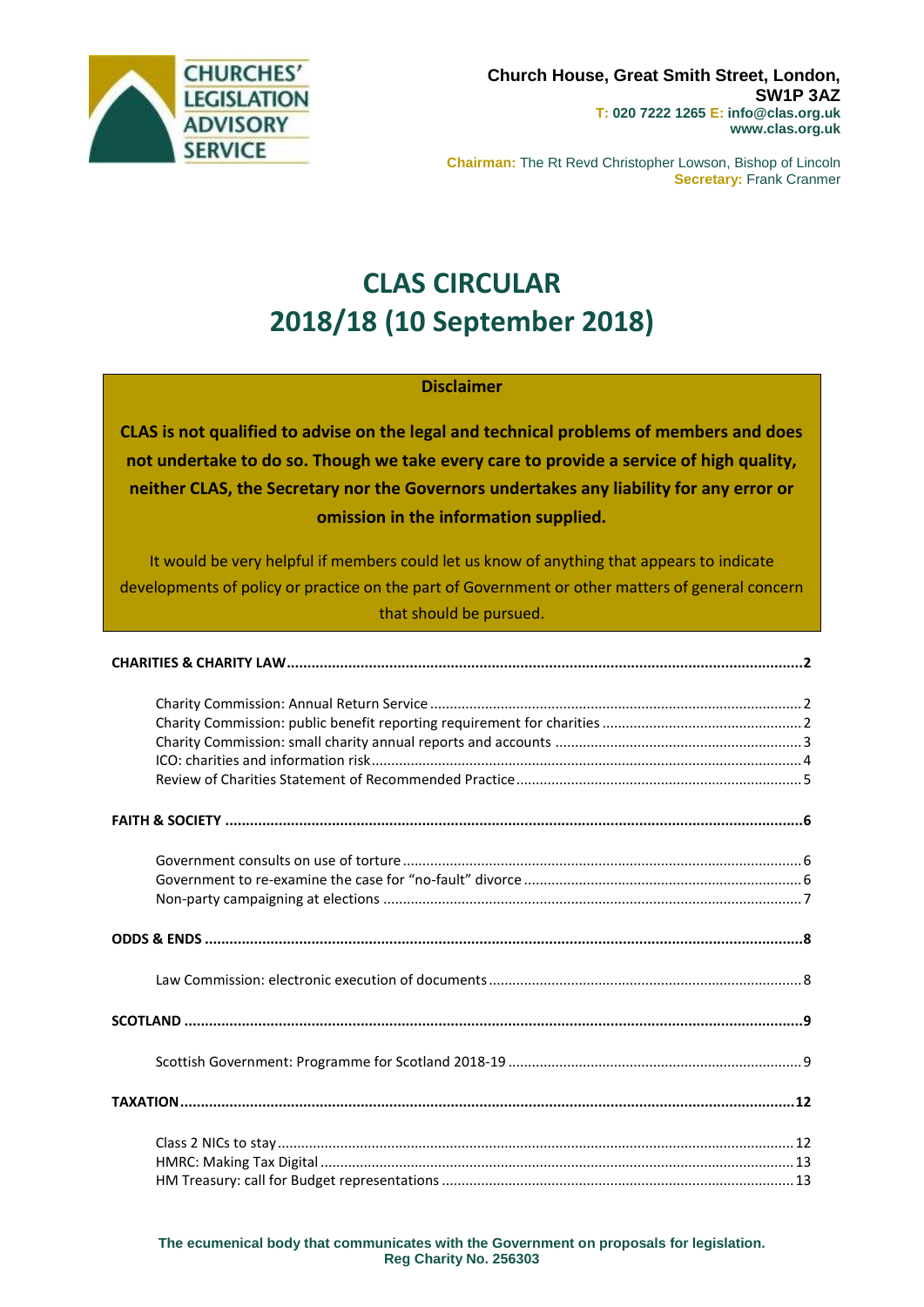# <span id="page-1-0"></span>**CHARITIES & CHARITY LAW**

### <span id="page-1-1"></span>**Charity Commission: Annual Return Service**

**For information**

The Charity Commission has [announced](http://www.gov.uk/government/news/charity-annual-return-2018#history) that the 2018 Annual Return Service is now available for charities to submit their annual return.

The Commission published the *[questions](http://assets.publishing.service.gov.uk/government/uploads/system/uploads/attachment_data/file/734659/Annual_return_questions_August_2018_web_odt__002_.odt)* for the annual return earlier in August, including new questions for 2018 asking for information on areas such as the number and value of contracts and grants from central government or local authorities, funding from outside the UK, safeguarding and the number of employees paid over £60,000.

Charities can submit their annual returns online [here.](http://www.gov.uk/send-charity-annual-return)

[Source: Charity Commission – 20 August]

### <span id="page-1-2"></span>**Charity Commission: public benefit reporting requirement for charities**

**For information and possibly for action**

The Charity Commission has published *a report on charity trustees' understanding of the public benefit reporting requirement: Accounts [monitoring](https://assets.publishing.service.gov.uk/government/uploads/system/uploads/attachment_data/file/728877/Accounts_monitoring_public_benefit_reporting.pdf) review: Telling your story well - public benefit reporting by [charities.](https://assets.publishing.service.gov.uk/government/uploads/system/uploads/attachment_data/file/728877/Accounts_monitoring_public_benefit_reporting.pdf)* The Commission found that half of a sample of 106 trustees' annual reports that it reviewed demonstrated a clear understanding of the public benefit reporting requirement. The other half, however, did not consider what difference they had made to their beneficiaries and/ or did not include the required statement that the trustees had considered the Commission's guidance on public benefit reporting.

The Commission concludes that its findings suggest that these trustees had given little thought to the difference that their charity's activities made to its beneficiaries and/or saw little need to communicate this to those that support or fund the charity and to the wider public. Nigel Davies, Head of Accountancy Services at the Commission, commented:

"Our research into trust and confidence in charities shows that the public no longer give charities the benefit of the doubt; they want evidence that charities make a difference when using their money. Public reporting is an opportunity for charities to tell their story and explain to the public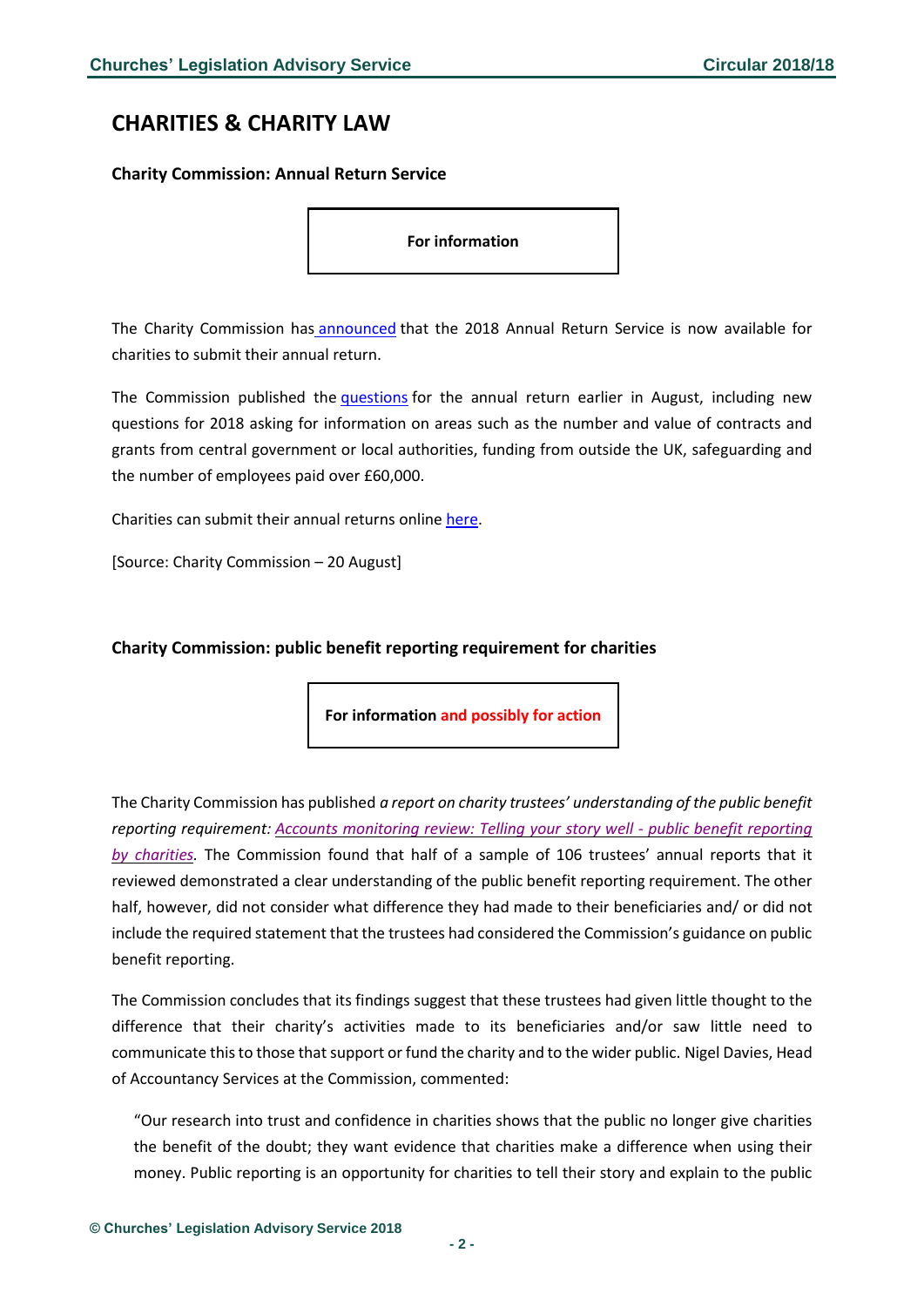what they do and how they use charitable funds. Producing a trustees' annual report and accounts is not an administrative box-ticking exercise. It is a chance to show how your charity is making an impact and how you are delivering on your core purpose."

[Source: Charity Commission – 3 September]

### <span id="page-2-0"></span>**Charity Commission: small charity annual reports and accounts**

**For information and possibly for action**

The Charity Commission has published *Accounts [monitoring](https://assets.publishing.service.gov.uk/government/uploads/system/uploads/attachment_data/file/728876/Accounts_monitoring_small_charities_accounts_quality.pdf) review: Do small charity annual reports and [accounts](https://assets.publishing.service.gov.uk/government/uploads/system/uploads/attachment_data/file/728876/Accounts_monitoring_small_charities_accounts_quality.pdf) meet the reader's needs?*

There are almost 104,000 small charities with incomes below £25,000 on the register – and some of them are church charities. The purpose of the trustees' annual report and accountsisto tell the reader what the charity is set up to do, what it achieved and how it spent its money. All registered charities must produce both a trustees' annual report and accounts and make them publicly available – but small charities are not required to file these documents with the Commission (except for Charitable Incorporated Organisations).

The Commission contacted the trustees of a sample of 110 small charities to obtain their trustees' annual report and accounts. Nearly two-thirds of the charities provided sets of accounts that contained basic information on their charitable activities and how the trustees had used the charity's money. However, many trustees of small charities remain unaware of their legal duty to prepare a trustees' annual report and accounts. The Commission says that a quarter of the charities contacted provided either just one of the two required documents or neither.

**Comment:** As we have observed on more than one occasion when something like this comes to light, *charities in England and Wales are bound by charity law whether they are registered with the Commission or not*. Our suspicion is that trustees of excepted and small charities sometimes forget this basic truth, simply because they do not have any regular contact with the Commission and the regulatory regime.

[Source: Charity Commission – 3 September]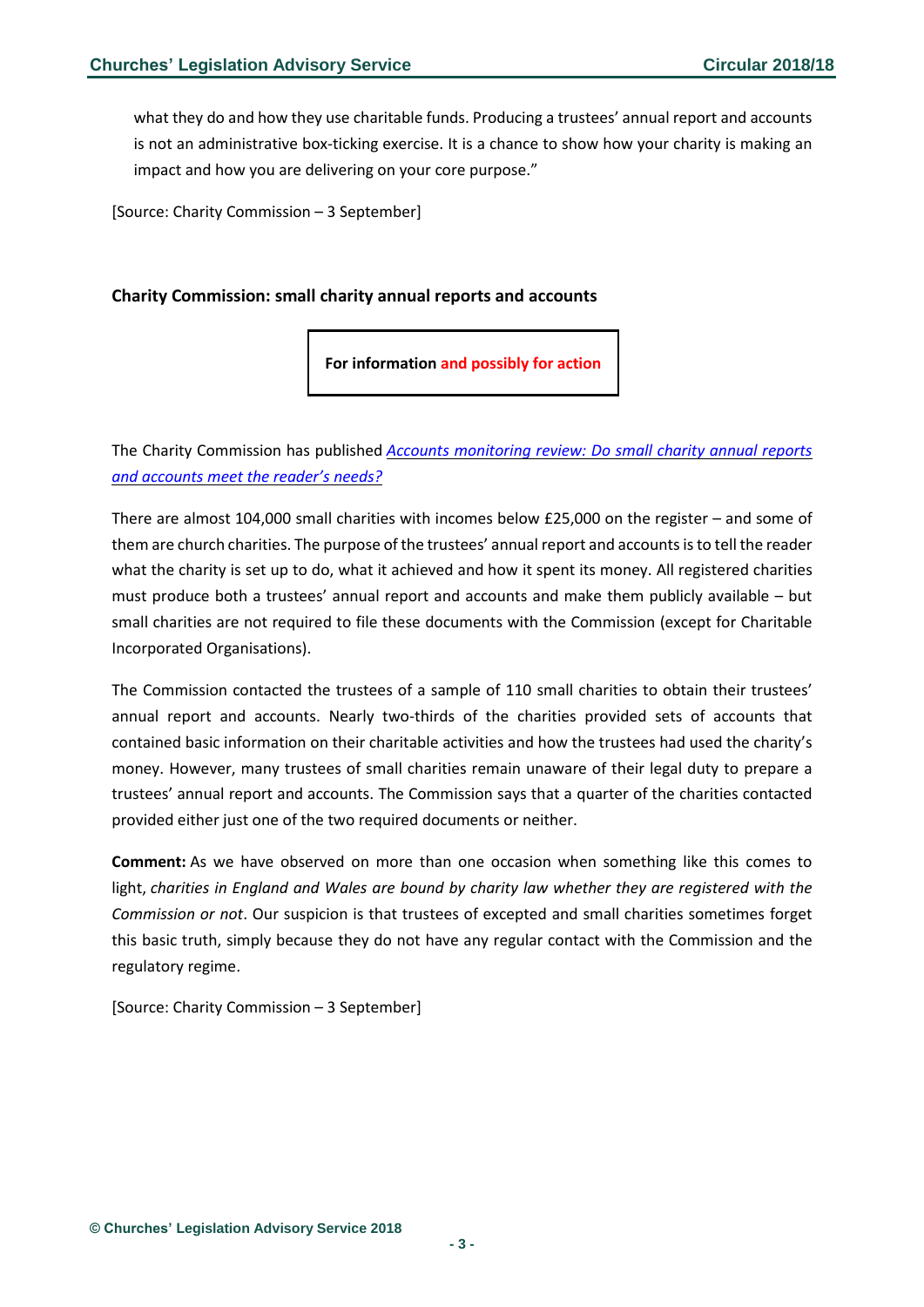<span id="page-3-0"></span>**ICO: charities and information risk**

**For information and possibly for action**

The Information Commissioner's Office has published *Findings from ICO [information](https://ico.org.uk/media/action-weve-taken/audits-and-advisory-visits/2259675/charities-audit-201808.pdf) risk reviews at eight [charities](https://ico.org.uk/media/action-weve-taken/audits-and-advisory-visits/2259675/charities-audit-201808.pdf)* – somewhat surprisingly dated April 2018. The report was completed under the previous Data Protection Act 1998, but includes GDPR recommendations where long-term actions were appropriate.

As well as the eight charities participating in the information risk reviews, the ICO also compared the findings with those from 25 advisory visits (AVs) carried out at smaller charities during 2017/18. The ICO saw many areas of good practice; however, not all the charities visited had key information governance policies in place. Policies were inconsistent in format and version control and not all contained a document control table. Only a few had a policy management framework that detailed how policies should look and what approval process should be followed. Not all policies were reviewed regularly and only a few had a documented review schedule in place.

Communication of policies to staff and volunteers and compliance checks on data processors were also inconsistent. At least half the charities had no requirement for staff to read IG policies as part of their induction and sign to say they had read and understood them and there was generally no strategy for disseminating or raising awareness of new or revised policies and procedures. The majority did not undertake any routine data protection or direct marketing policy compliance checks or include them in their internal audit programme. Asto training, most charities did not provide annual refresher training and staff and volunteers often did not receive any data protection training before being allowed to access or process personal data. Few provided specialist training or carried out a training needs analysis to assess training requirements of roles/individuals and training was not always monitored effectively, especially volunteer training. Only two charities had a consistent and coordinated approach to fair processing notices (FPNs) provided on consent forms. Most did not have a log of FPNs or any kind of sign-off process and as a result they varied in content and quality.

The overall picture that emerges is that charities – or at least those in the survey – still have some way to go in order to get their data processing policies fully compliant to ICO standards.

In that connexion, the law firm EMW [reports](https://www.emwllp.com/latest/data-breach-complaints-to-ico-have-doubled/) that the number of complaints about data protection breaches has more than doubled since the General Data Protection Regulation came into effect. The Information Commissioner's Office has said that there were 6,281 complaints between 25 May 2018 – the day on which the GDPR came into force – and 3 July 2018: a rise of 160 per cent in comparison with the same period in 2017, when there had been 2,417 complaints.

[Source: Information Commissioner's Office – 3 September]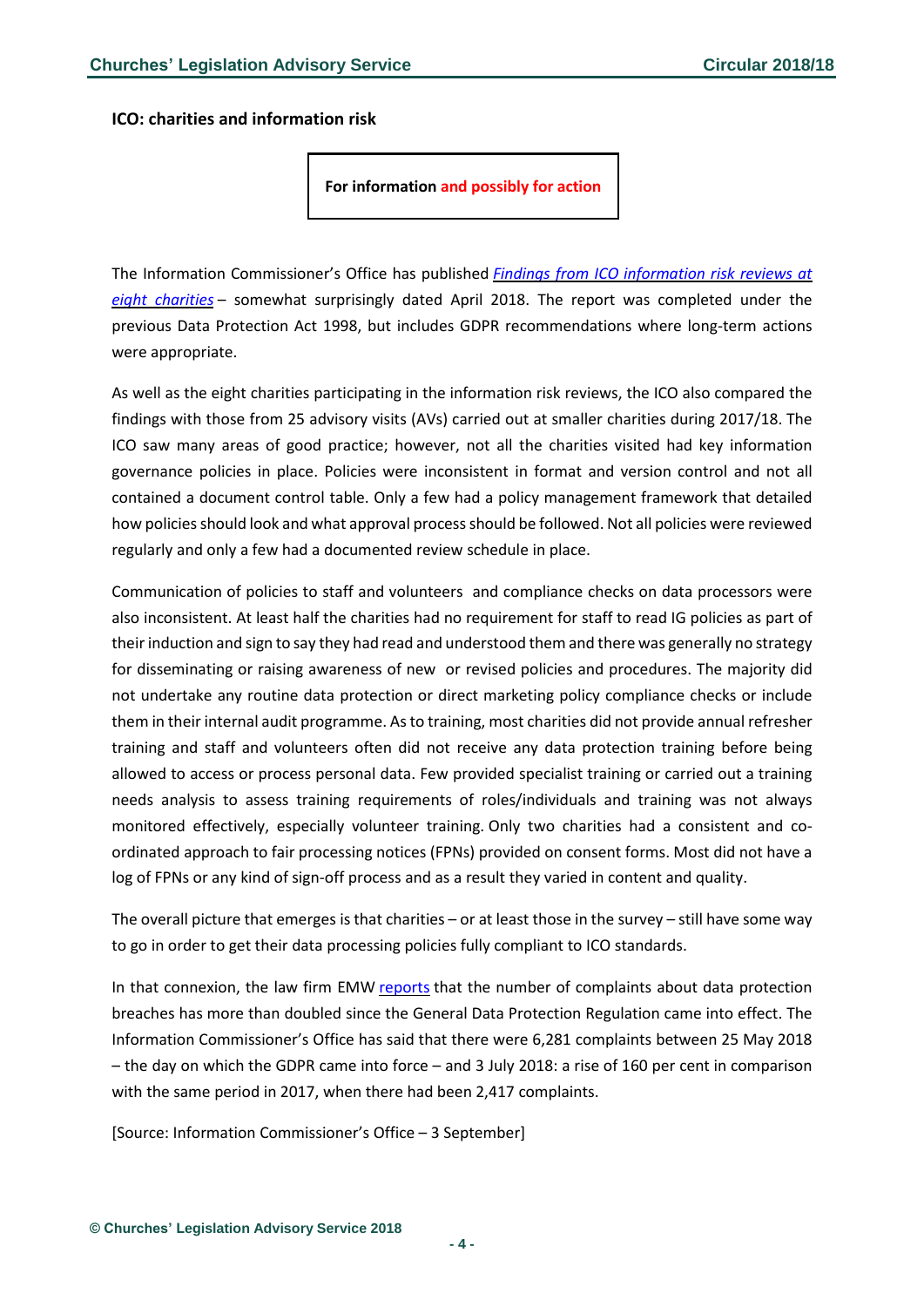#### <span id="page-4-0"></span>**Review of Charities Statement of Recommended Practice**

#### **For information**

The Charity Commission has [announced](http://www.gov.uk/government/news/charity-regulators-hold-governance-review-of-sorp-making-process) that the four charity regulators in the UK and the Republic of Ireland will undertake a review of the composition and constitution of the Charities Statement of Recommended Practice (SORP) Committee and the SORP-making process.

A review of the SORP rules, which govern charity accounting for charitable companies and large charities, will be undertaken by an Oversight Panel constituting of an observer representative appointed by the Financial Reporting Council and a representative from each of the four regulators. The review has been established to gain assurance that the SORP-making process commands confidence and addresses the transparency and public confidence challenges facing charities and to assure the Financial Reporting Council (FRC) that any revised arrangements adhere to the FRC Policy on developing SORPs.

It will consider:

- the composition of the advisory SORP Committee;
- identification of, and engagement with, key stakeholders in the SORP development process;
- the extent to which the views of key stakeholders have been recognised in the process; and
- potential of changes to membership of the SORP Committee should the FRC agree the remit of the SORP to make recommendations covering non-statutory financial reporting by charities

The review will take place in 2018 and recommendations will be taken forward in 2019, in time for the next SORP.

[Source: Charity Commission – 22 August]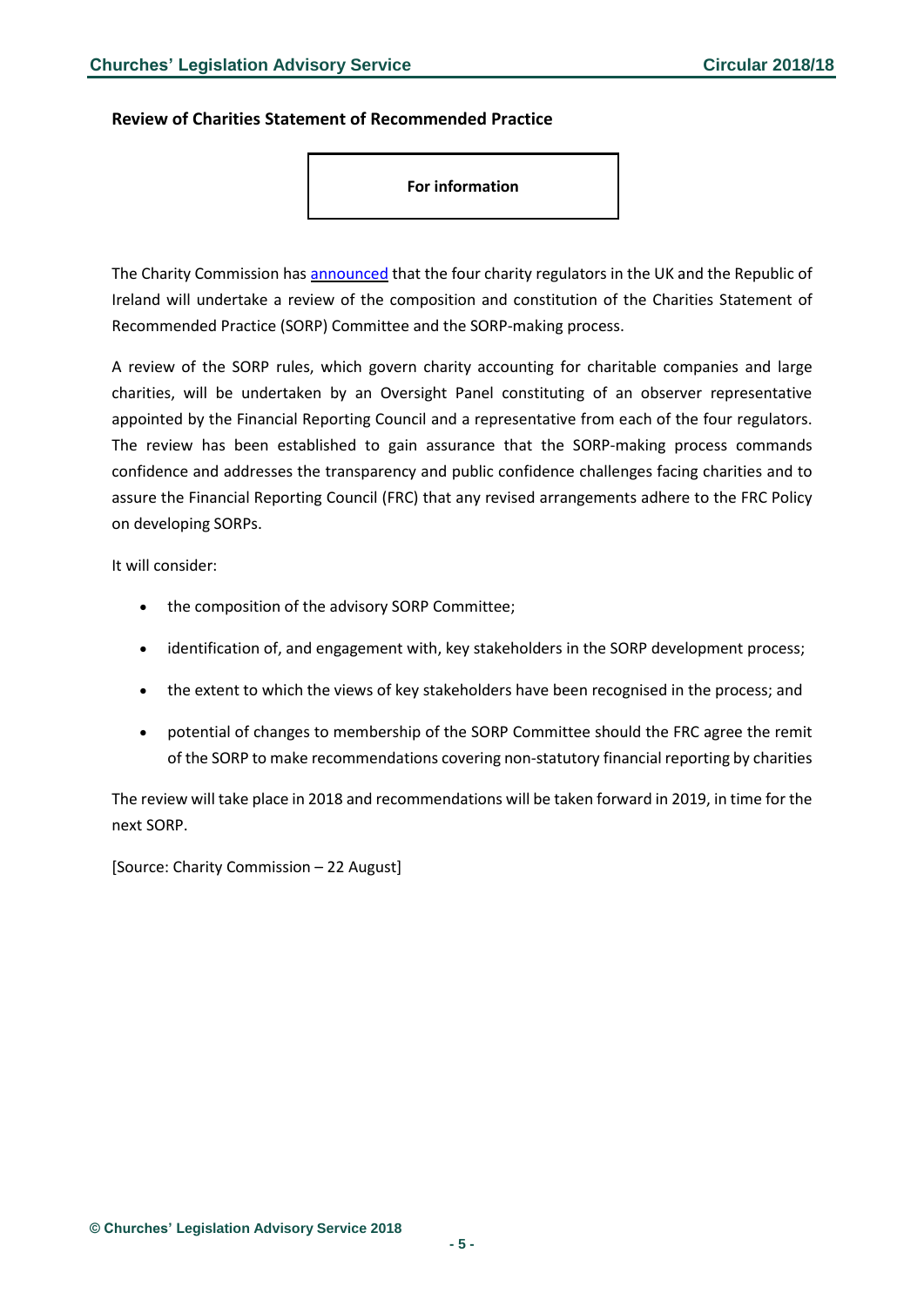# <span id="page-5-0"></span>**FAITH & SOCIETY**

### <span id="page-5-1"></span>**Government consults on use of torture**

**Possibly for action**

The Investigatory Powers Commissioner's Office (IPCO), the regulator for the intelligence services, has [launched](https://www.ipco.org.uk/Default.aspx?mid=4.15) a [consultation](https://www.ipco.org.uk/docs/IPCO%20Consultation%20on%20the%20Consolidated%20Guidance.pdf) on changes to the UK's torture policy or Consolidated Guidance, which tells UK personnel how far they can go in participating in the interrogation of suspects held by a foreign country or receiving intelligence that could have been obtained through torture.

The consultation closes on **Monday 29 October**.

[Source: CLAS – 21 August]

#### <span id="page-5-2"></span>**Government to re-examine the case for "no-fault" divorce**

**For information**

Replying on behalf of the Government to an [oral question](https://hansard.parliament.uk/lords/2018-09-06/debates/5085A1E1-C323-4517-B5AB-8C9FF7190BBF/DivorceLaw) from Baroness Anelay of St Johns in the Lords, Baroness Vere of Norbiton said that the Government is looking closely at divorce law in England and Wales

"to see what can be done to reduce conflict. We want above all to limit the adverse impact on children. The Government are also listening to calls to change the law on financial provision in divorce. We are open to reviewing the evidence for change."

She noted that the contested divorce case of *Owens v Owens* in the Supreme Court was not typical: only 2 per cent of respondents contest a divorce and only a handful of those do so in a contested court hearing:

"However, we have noted the judgment and, as importantly, the comments of Lord Justice Munby that change is needed. My right honourable friend the Lord Chancellor is sympathetic to the argument for reform and appreciates the positive changes being put forward by the noble and learned Baroness, Lady Butler-Sloss, in her Private Member's Bill. We look forward to working with her."

Perhaps the time for reform has now come.

[Source: Lords *Hansard* – 6 September]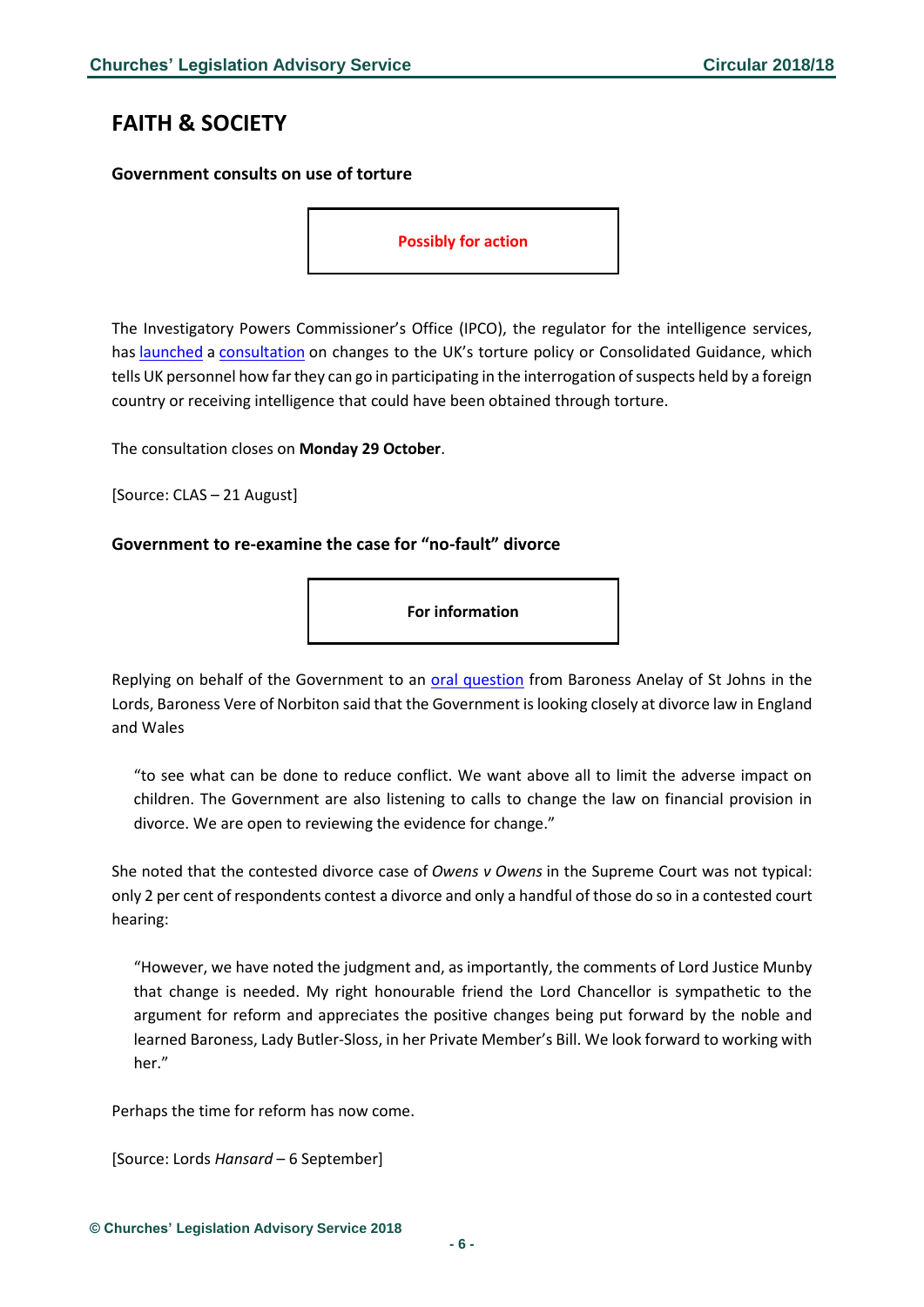<span id="page-6-0"></span>**Non-party campaigning at elections**

**Possibly for action**

The Electoral Commission is working on new guidance for non-party campaigners (organisations or individuals who campaign in elections but do not put up candidates themselves) and is currently seeking comments on its [existing guidance](https://www.electoralcommission.org.uk/i-am-a/party-or-campaigner/non-party-campaigners) via an online survey, [here.](https://www.electoralcommission.org.uk/i-am-a/party-or-campaigner/non-party-campaigners)

The survey does not appear to have an end-date: however, *we would strongly advise any member that wishes to respond to do so earlier rather than later*.

[Source: Electoral Commission – 7 September]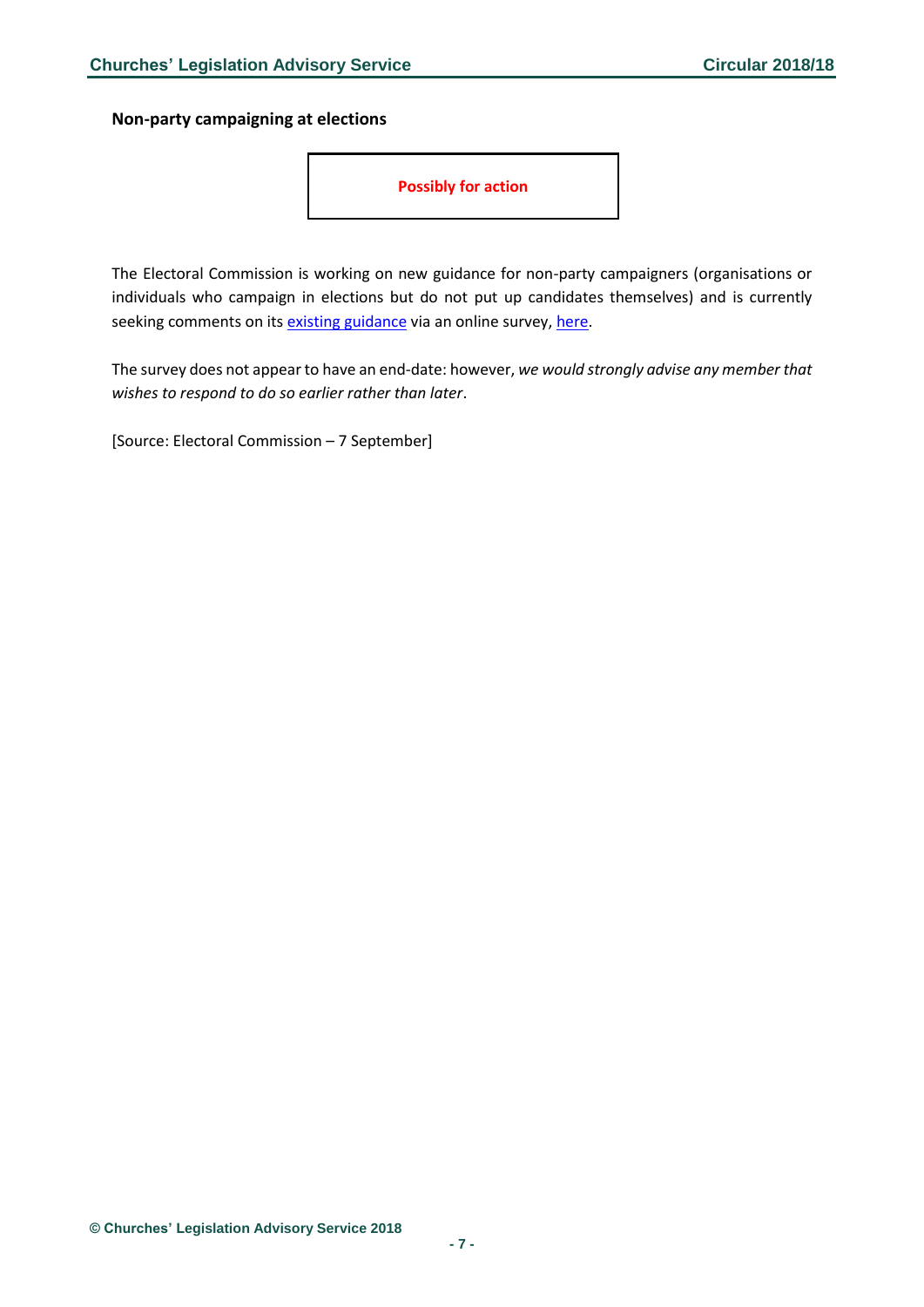## <span id="page-7-0"></span>**ODDS & ENDS**

### <span id="page-7-1"></span>**Law Commission: electronic execution of documents**

**For information**

The Law Commission for England and Wales has launched a consultation on *[Electronic execution of](https://s3-eu-west-2.amazonaws.com/lawcom-prod-storage-11jsxou24uy7q/uploads/2018/08/Electronic-execution-of-documents-consultation-paper.pdf)  [documents](https://s3-eu-west-2.amazonaws.com/lawcom-prod-storage-11jsxou24uy7q/uploads/2018/08/Electronic-execution-of-documents-consultation-paper.pdf)*. The Commission's key provisional conclusion – on which it invites comments – Is that "an electronic signature is capable of satisfying a statutory requirement for a signature under the current law, where there is an intention to authenticate the document" and that "legislative reform is not necessary to confirm that an electronic signature is capable of satisfying a statutory requirement for a signature". The consultation closes on **23 November**. Unsurprisingly, we do not intend to make a submission.

**Postscript:** Joshua Rozenberg [tweeted](https://twitter.com/JoshuaRozenberg/status/1031812890217639936) "Electronic signatures are valid: somewhat unusual example of the Law Commission telling us what the law is rather than what it should be." The other point, of course, is that where a charity or corporate body is required to affix its seal to a document, *electronic seals haven't been invented yet.*

[Source: Law Commission – 21 August]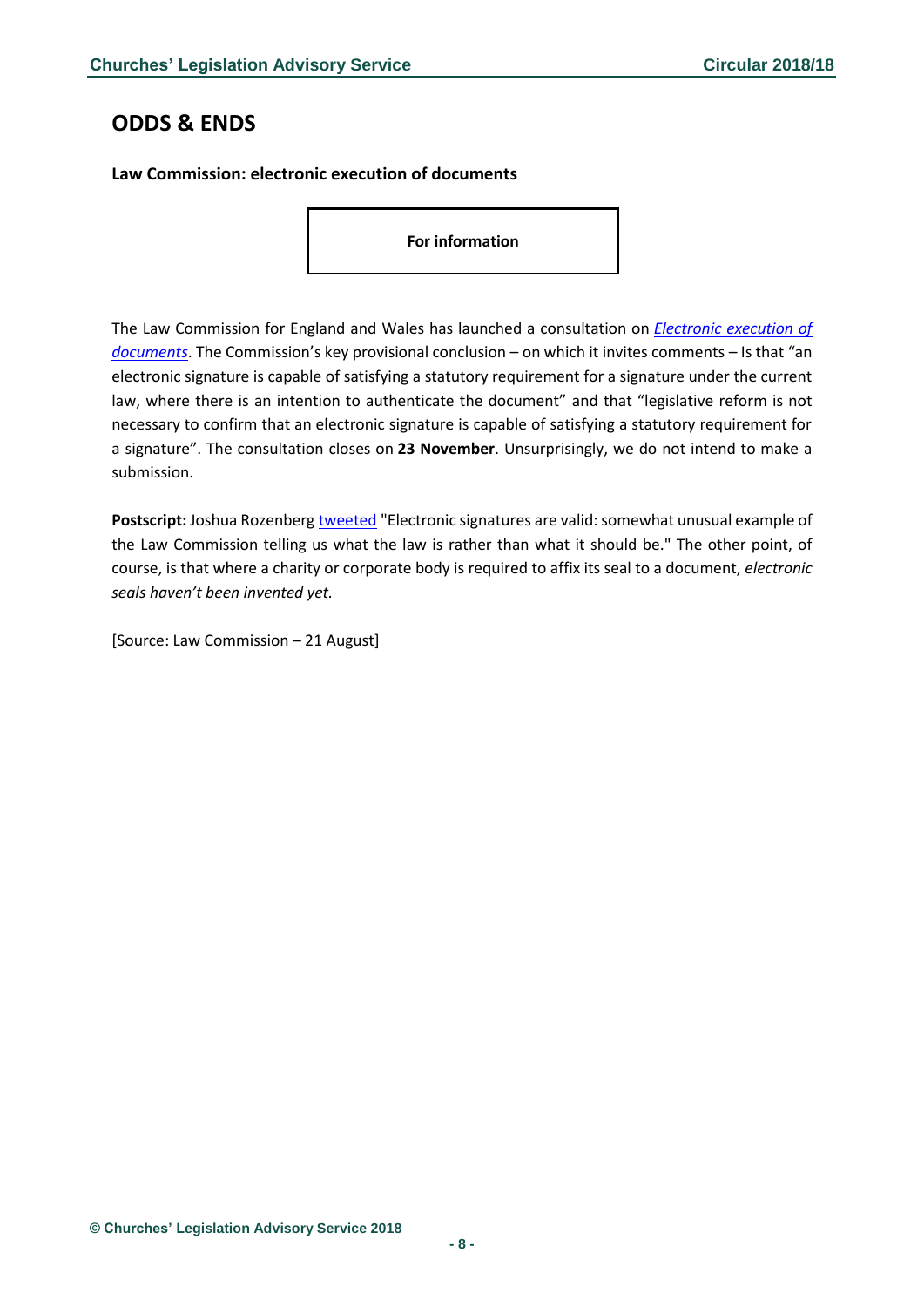# <span id="page-8-0"></span>**SCOTLAND**

<span id="page-8-1"></span>**Scottish Government: Programme for Scotland 2018-19**

**For information** 

The Scottish Government has published its *[Programme for Scotland 2018-19](https://bit.ly/2wJkWlY)* setting out its plans for Scotland in the next year, including the Bills that will be introduced to the Scottish Parliament, as follows:

- [Introduction from the First Minister.](https://bit.ly/2NLqkvw)
- [Executive Summary.](https://bit.ly/2oF2aI2)
- [Scotland, Europe and the Constitution.](https://bit.ly/2wFt6Mk)
- [The Legislative Programme 2018-19.](https://bit.ly/2NRVlOc)
- [Scotland's National Performance Framework.](https://bit.ly/2NaWFyT)
- [Building a Globally Competitive, Sustainable and Inclusive Economy.](https://bit.ly/2oDl1TW)
- [A Healthy and Active Nation.](https://bit.ly/2NaXgk7)
- [The Best Place to Grow Up and Learn.](https://bit.ly/2wIrjWF)
- [An Empowered, Equal and Safe Scotland.](https://bit.ly/2NOucvE)
- [A Creative, Open and Connected Nation.](https://bit.ly/2wOjWMX)

#### *New Bills*

- **Biometric Data**: The Bill will deliver enhanced oversight of biometric data and techniques used for the purposes of justice and community safety.
- **Budget**: The annual Budget Bill provides parliamentary approval for the Scottish Government's spending plans.
- **Census:** The Bill will permit National Records of Scotland to ask voluntary questions on sexual orientation and transgender status/history in the 2021 census and future censuses.
- **Consumer Protection:** The Bill will establish a new statutory consumer body and make changes to existing funding arrangements to allow Ministers to fully utilise devolved powers.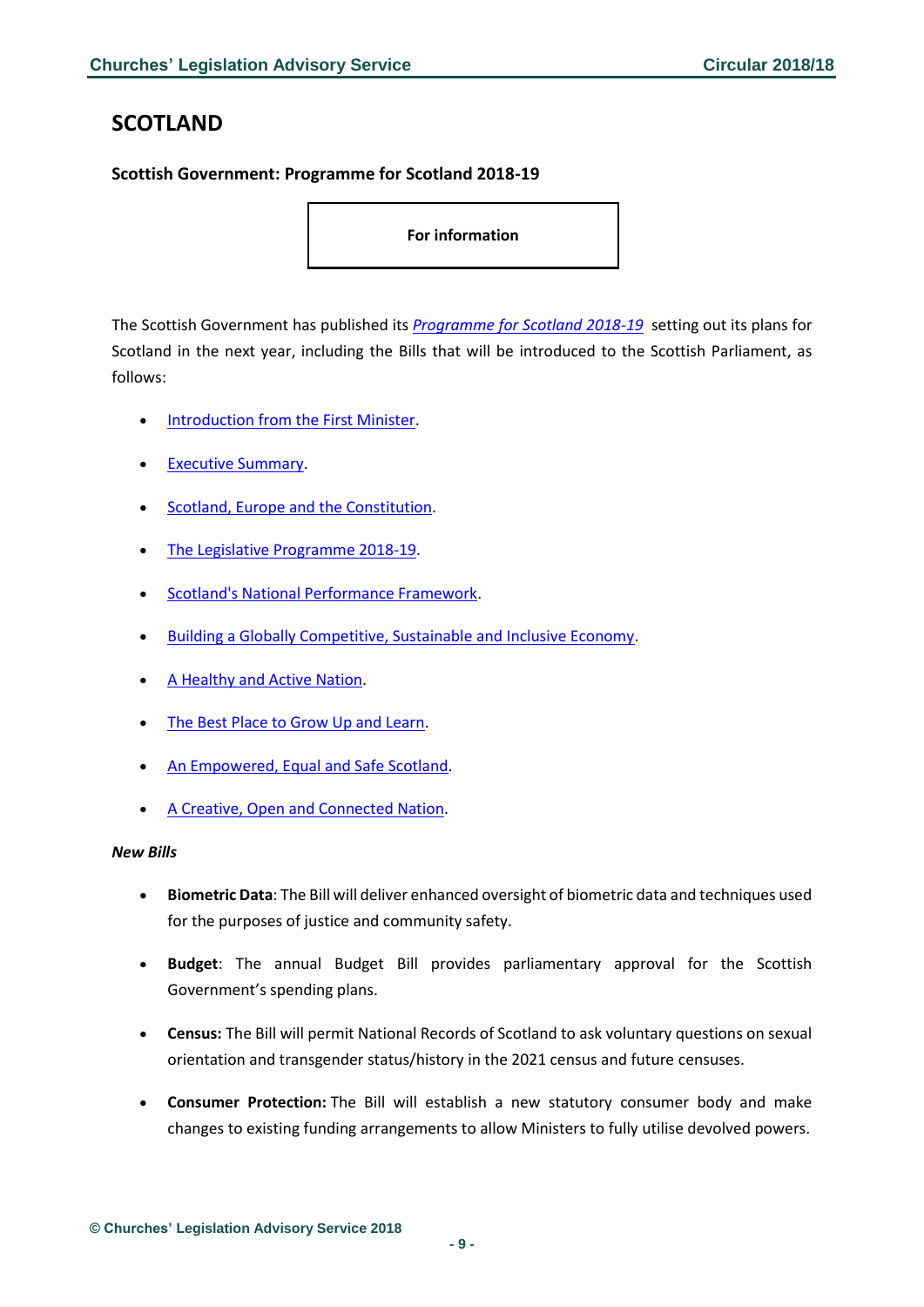- **Disclosure**: The Bill will make amendments to the Protection of Vulnerable Groups (Scotland) Act 2007 and Part V of the Police Act 1997 to support the modernisation of the policy design of the disclosure system.
- **Electoral Franchise:** This Bill will include provisions to extend the franchise for Scottish Parliament and Local Government elections to protect the franchise for EU citizens.
- **Electoral Reform**: The Bill will implement a range of electoral reforms, some of which will use the 2016 Scotland Act powers.
- **Family Law**: The Bill will make a number of changes to family law, in particular to further ensure that the child's best interests are at the centre of any contact and residence cases.
- **Female Genital Mutilation:** The Bill will strengthen the existing legislative framework for the protection of women and girls from Female Genital Mutilation (FGM).
- **Non-Domestic Rates** The Bill will deliver the ambition set out in the Barclay Review to enhance and reform the business rates system in Scotland to better support business growth and longterm investment and reflect changing marketplaces. The Bill will introduce measures aimed at improving the administration of the system including to reduce the number of appeals and improve the quality of information available to stakeholders. It will also deliver measures to increase fairness and ensure a level playing field by reforming a number of reliefs and tackling known avoidance measures.
- **Scottish National Investment Bank:** The Bill will pave the way for the establishment of the Scottish National Investment Bank.
- **South of Scotland Enterprise Agency:** The Bill will establish a new enterprise agency for the South of Scotland, to drive inclusive growth and ensure that the region benefits from a new approach that supports a diverse and resilient economy, sustains and grows communities, and harnesses the potential of people and resources.

#### *Bills currently in progress*

- Age of Criminal Responsibility Bill.
- Children and Young People (Information Sharing) Bill.
- Climate Change (Emissions Reduction Targets) Bill.
- Damages (Investment Returns and Periodical Payments) Bill .
- Fuel Poverty (Target, Definition and Strategy) Bill.
- Health and Care (Staffing) Bill.
- Human Tissue (Authorisation) Bill.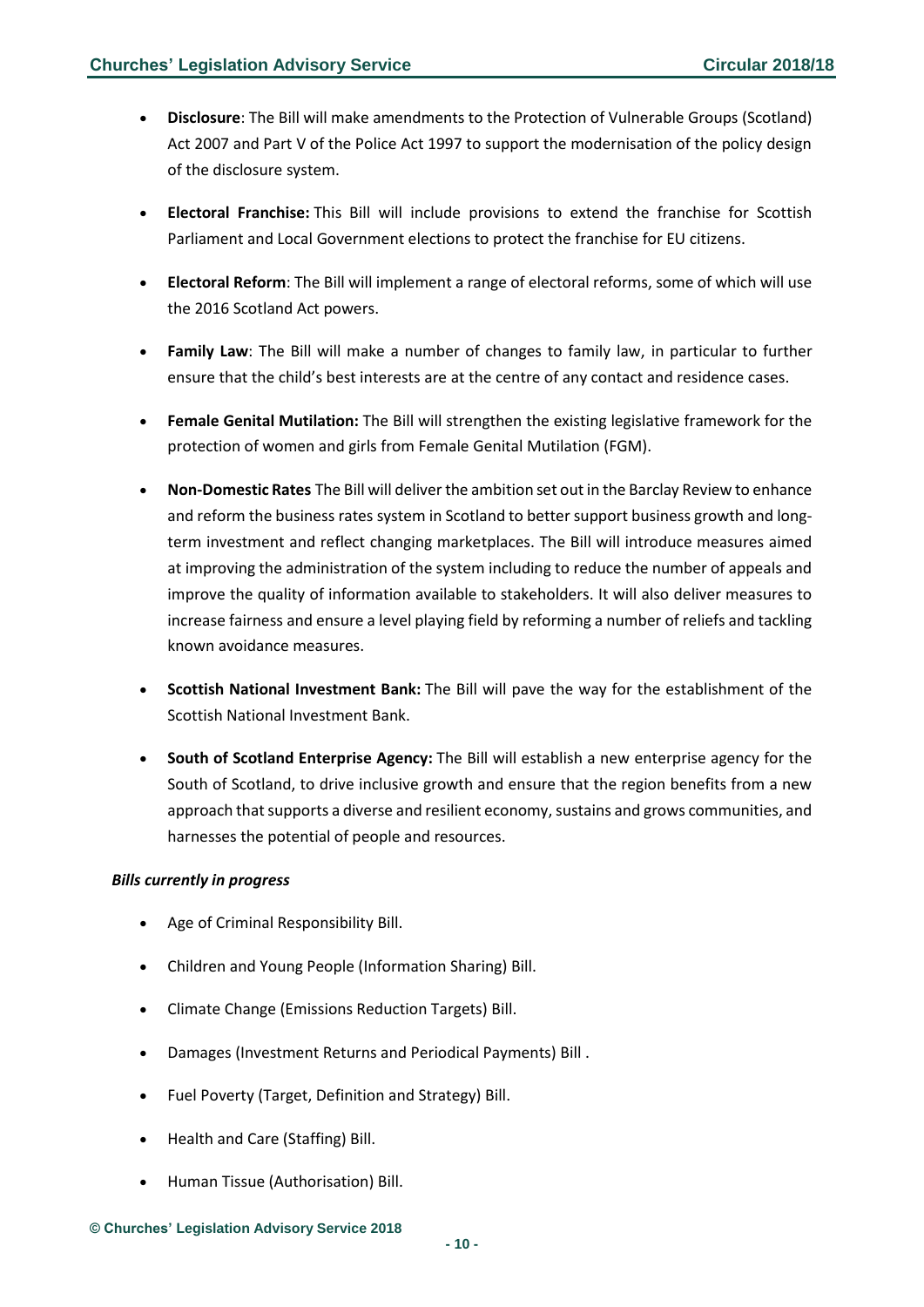- Management of Offenders Bill.
- Planning Bill.
- Prescription Bill.
- Scottish Crown Estate Bill.
- Transport Bill.
- Vulnerable Witnesses (Criminal Evidence) Bill

*Other commitments* announced by the Government include:

- consulting updating legislation to promote transparency and accountability to ensure public confidence in charities and in the Scottish Charity Regulator is maintained;
- conducting a national census of the social enterprise sector over summer 2019; and
- investing in advice and support for workplace training on cyber security and making £500,000 available to smaller businesses and charities, to at least double the number of Scottish businesses and third sector organisations with critical controls in place to defend against the most common cyber threats.
- publishing a Culture Strategy by the end of 2018, underpinned by three ambitions: transforming through culture, empowering through culture and sustaining culture. This will include protection of free access to Scotland's national museums and galleries.
- supporting communities and encouraging developments through legislative and digital improvements to the planning system.
- continuing to call on the UK Government to give the Scottish share of the Tampon Tax Fund to the Scottish Government to allow it to distribute those funds in line with Scottish priorities.
- adding criteria on fair work practices including the Living Wage, being transparent on genderequal pay and the exclusion of exploitative zero-hours contracts to business support grants through Regional Selective Assistance and other large Scottish Enterprise job-related grants – starting with grants offered in 2019-20.

[Source: Scottish Government – 4 September]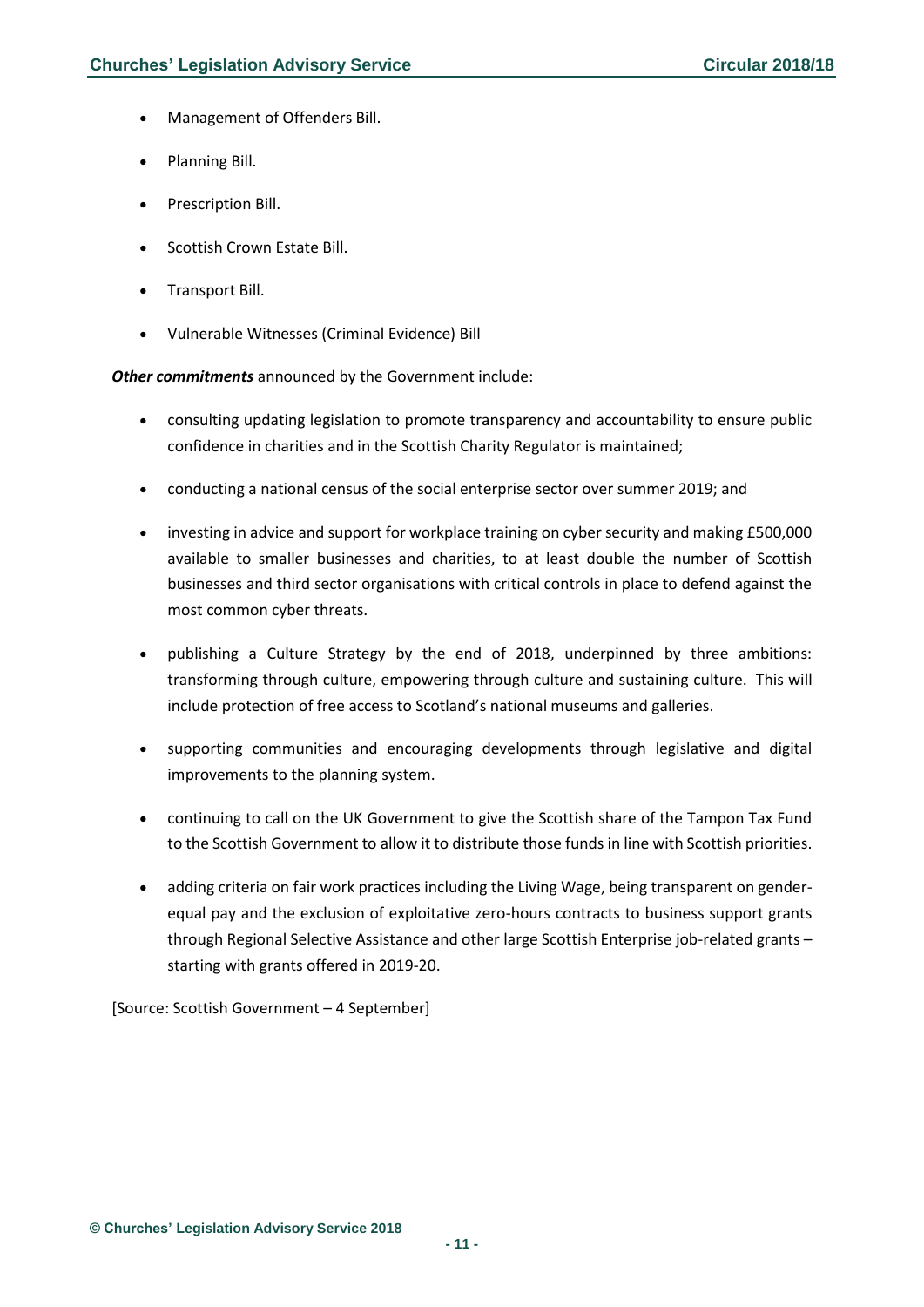# <span id="page-11-0"></span>**TAXATION**

<span id="page-11-1"></span>**Class 2 NICs to stay**

**For information** 

HM Treasury has published a [written ministerial statement on National Insurance Contributions](https://bit.ly/2M64RM9) by the Exchequer Secretary to the Treasury, Robert Jenrick, as follows:

"The Government is announcing today that it will not proceed with the abolition of Class 2 National Insurance contributions (NICs) during this parliament.

This change was originally intended to simplify the tax system for the self-employed. We delayed the implementation of this policy in November to consider concerns relating to the impact on selfemployed individuals with low profits. We have since engaged with interested parties to explore the issue, and further options for addressing any unintended consequences.

A significant number of self-employed individuals on the lowest profits would have seen the voluntary payment they make to maintain access to the State Pension rise substantially. Having listened to those likely to be affected by this change we have concluded that it would not be right to proceed during this parliament, given the negative impacts it could have on some of the lowest earning in our society.

Furthermore, it has become clear that, to the extent that the Government could address these concerns, the options identified introduce greater complexity to the tax system, undermining the original objective of the policy.

The Government remains committed to simplifying the tax system for the self-employed, and will keep this issue under review in the context of the wider tax system and the sustainability of the public finances.

The Government still intends to legislate for reforms to the NICs treatment of termination payments and income from sporting testimonials, which were set out in the draft NICs Bill published on 5 December 2016. These are important changes to ensure the NICs treatment is consistent with the treatment of income tax in previous Finance Acts. We will set out further details in due course."

[Source: HM Treasury – 8 September]